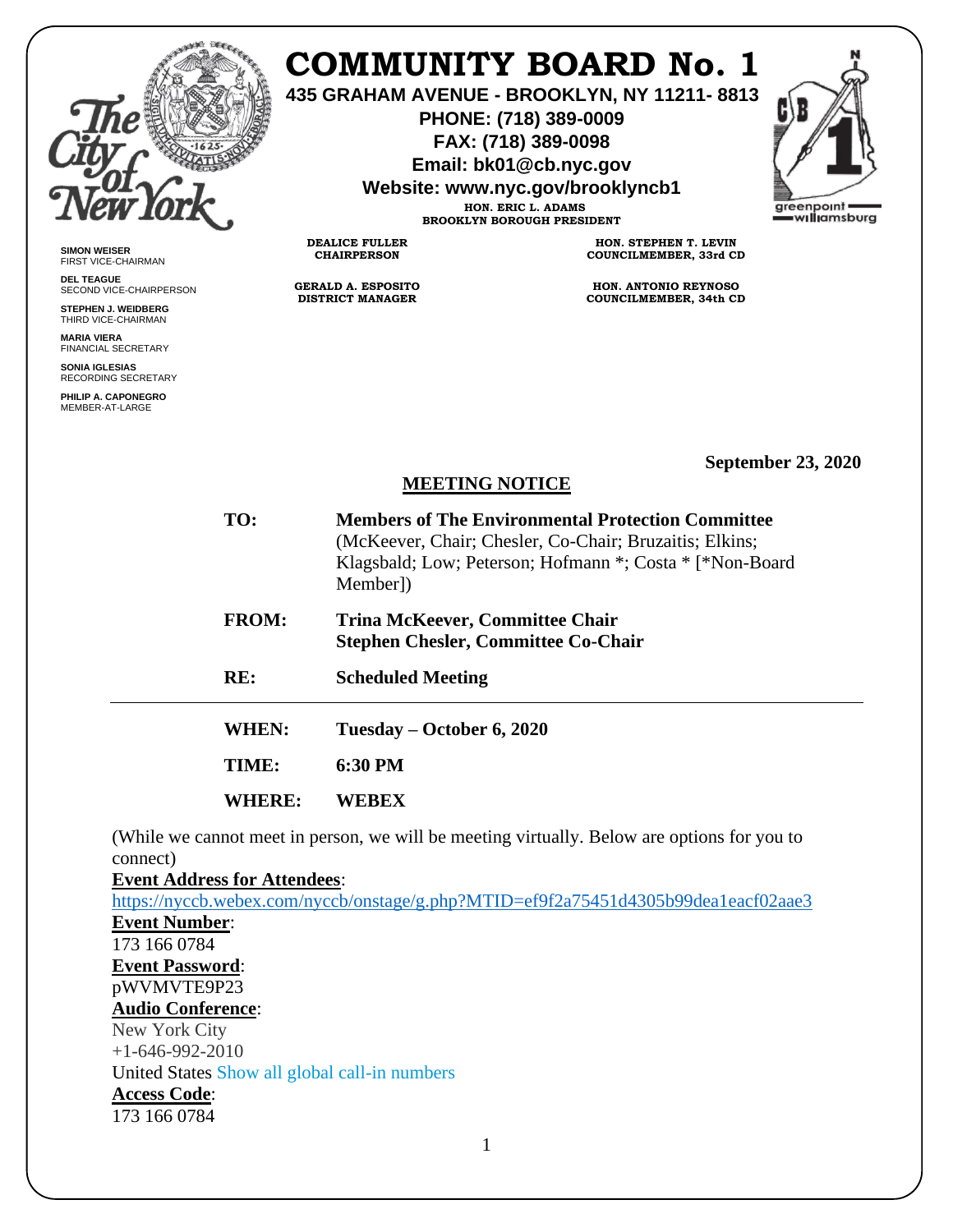#### **AGENDA**:

- Letter to National Grid follow up to Sane Energy presentation at the September Environmental committee meeting.
- Discussion on the Cleanup of the Navy Yard and the Nassau Works MGP site. (NYS DEC representative invited)

TM/SC/mbw Attachment: 1 cc: Brooklyn CB#1 Board Members Mr. Rob Perris, District Manager, Brooklyn CB#2 Ms. Jane O'Connell, Chief, Superfund and Brownfield Cleanup Section/NYS DEC

Board Meeting notices can be found at:

<https://www1.nyc.gov/site/brooklyncb1/meetings/agendas.page>

Note: For further information on accessibility or to make a request for accommodations, such as sign language interpretation services, please contact Brooklyn Community Board No. 1, Tel.718- 389-0009; at least (5) business days in advance to ensure availability.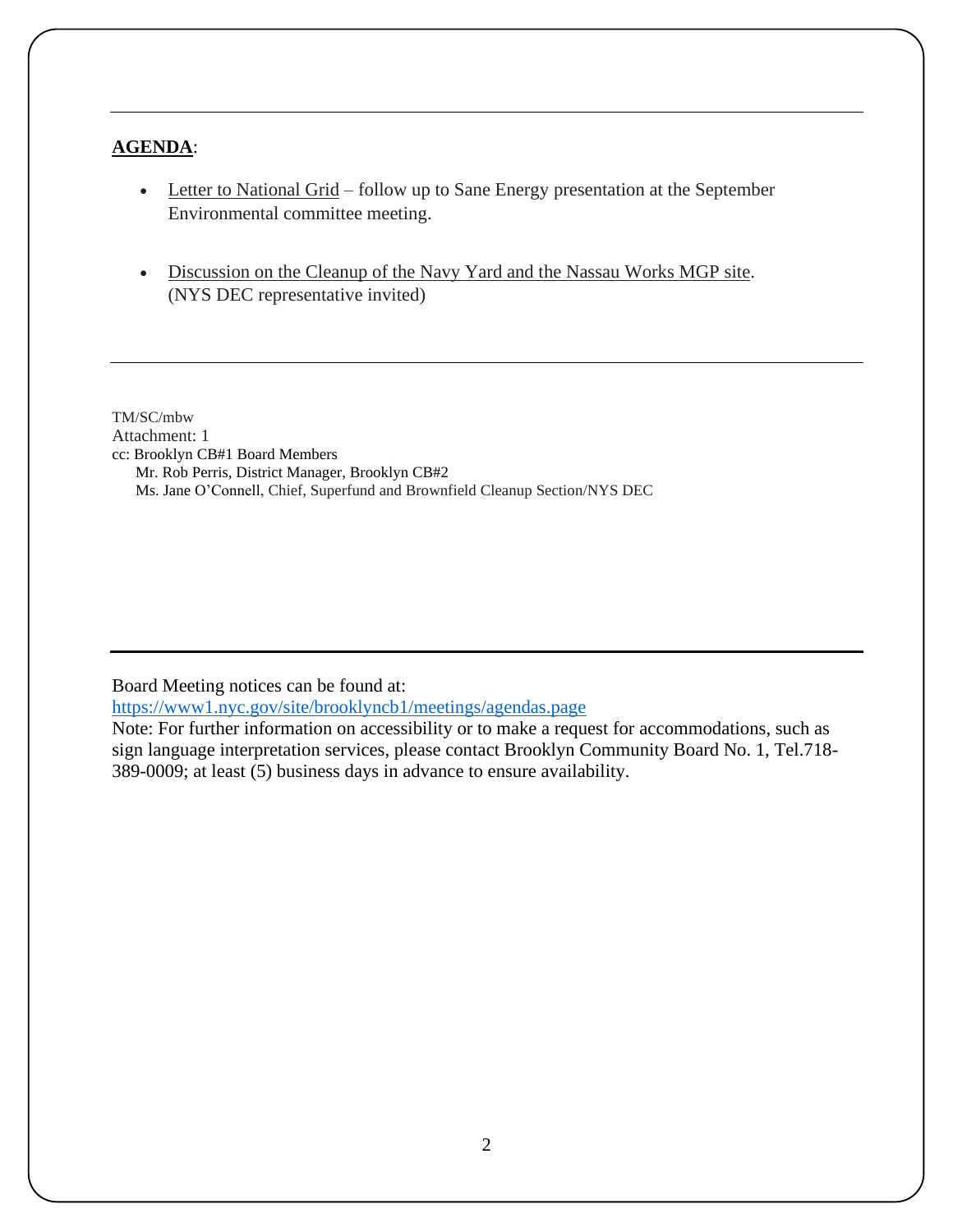

**Department of** Environmental **Conservation** 

#### **Where to Find Information**

Access project documents through the DECinfo Locator and at these location(s):

https://www.dec.ny.gov/data/DecDocs/224019B/

**Brooklyn Community Board 2\***  350 Jay Street, Suite 8 Brooklyn, NY 11201 (718) 596-5410

*(\*Repositories are temporarily unavailable due to COVID-19 precautions. If you cannot access the online repository, please contact the NYSDEC project manager listed below for assistance)* 

#### **Who to Contact**

Comments and questions are welcome and should be directed as follows:

**Project-Related Questions**  Greta White, Project Manager NYSDEC Division of Environmental Remediation 625 Broadway Albany, NY 12233-7014 (518) 402-9662 greta.white@dec.ny.gov

#### **Project-Related Health Questions**

Stephanie Selmer, Project Manager NYSDOH Empire State Plaza Corning Tower Room 1787 Albany, NY 12237 (518) 402-7860 beei@health.ny.gov

**For more information about New York's Manufactured Gas Plant Program, visit:**  www.dec.ny.gov/chemical/24904.html

**FACT SHEET** Nassau Works MGP

**Manufactured Gas Plant (MGP) Program Kent Avenue** 

 **Brooklyn, NY 11205** 

#### **SITE No. 224019B September 2020** NYSDEC REGION 2

### **Notice of Availability: Record of Decision**

The New York State Department of Environmental Conservation (NYSDEC) announces that it has issued the Record of Decision (ROD) for the Nassau Works MGP site ("site") located at Kent Avenue, Brooklyn, Kings County. Please see the map for the site location.

The ROD presents the remedy selected to address contamination related to the site and why the remedy was chosen. The ROD also includes a Responsiveness Summary that addresses public comments received about the proposal. The estimated cost to implement the remedy is \$631,000.

A public meeting was scheduled for March 19, 2020 to present the Proposed Remediation Action Plan for the site. The public meeting was canceled in accordance with Governor Cuomo's Executive Order 202.15 which suspended in-person public meetings related to proposed site remedies in order to limit community spread of COVID-19. The comments received during the public comment period (February 28, 2020 through May 29, 2020), along with the administrative record, were considered in preparing the final ROD for the site.

- Access the ROD and other project documents online through the DECinfoLocator: https://www.dec.ny.gov/data/DecDocs/224019B/
- Documents also are available at the location(s) identified at left under "Where to find information."

**Record of Decision:** The following is a summary of the chosen remedy described in the ROD:

- Cover System A site cover currently exists and shall be maintained. The cover may include concrete foundations, paved surface parking areas, sidewalks or soil where the upper one foot of exposed surface soil meets applicable Soil Cleanup Objectives for commercial use.
- Coal Tar Recovery Coal tar recovery wells shall be installed and operated across zones of dense non-aqueous phase liquid (DNAPL) saturated lenses, and locations coordinated with reasonably anticipated future site use, to remove potentially mobile coal tar from the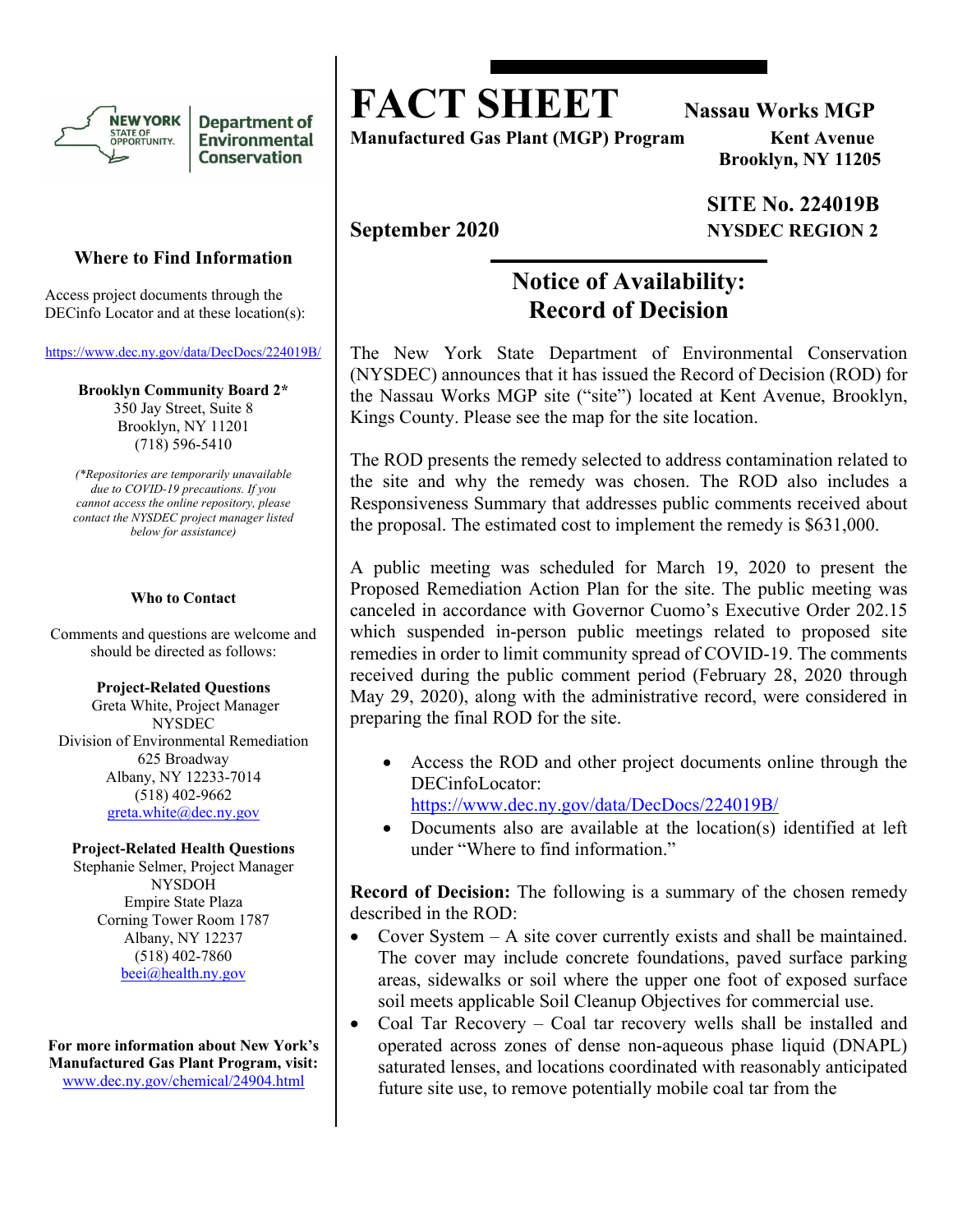# MANUFACTURED GAS PLANT PROGRAM

subsurface. The exact number, depth, type and NYSDEC's Environmental Site Remediation Database spacing of the recovery wells will be determined during the design phase of the remedy. Coal tar will be collected periodically from each well. • Implementing a Health and Safety Plan and Community Air Monitoring Plan during all ground intrusive activities. Recording of an Environmental Easement as an institutional control to notify future owners allowed land use and of remaining contamination at the site. The Easement requires a Site Management Plan (SMP) which provides for long-term management of remaining contamination, including plans for: (1) Institutional and Engineering Controls (IC/ECs); (2) monitoring; (3) operation and maintenance; and (4) reporting. (by entering the site ID, 224019B) at: http://www.dec.ny.gov/cfmx/extapps/derexternal/index. cfm?pageid=3 **MGP Program Overview:** New York's MGP Program oversees the investigation and cleanup of former MGP sites. MGPs were facilities, popular in the late 1800searly 1900s. The gas manufacturing process involved the heating of coal and/or petroleum products to produce a gas mixture. Once cooled and purified, the gas was distributed through a local pipeline network. The gas was used for heating and cooking much like natural gas is used today. In the early years, the gas was also used for lighting in homes and in streetlights. A dense, oily liquid known as coal tar would condense out of the gas at various stages during its production, purification and distribution, and be discharged to the subsurface. NYSDEC attempts to identify parties responsible for site contamination and require cleanup before committing

State funds.

For more information about the MGPs, visit: http://www.dec.ny.gov/chemical/8430.html

*We encourage you to share this fact sheet with neighbors and tenants, and/or post this fact sheet in a prominent area of your building for others to see.* 

> **Stay Informed With DEC Delivers**  Sign up to receive site updates by email: www.dec.ny.gov/chemical/61092.html

Note: Please disregard if you already have signed up and received this fact sheet electronically.

#### **DECinfo Locator**

Interactive map to access DEC documents and public data about the environmental quality of specific sites: http://www.dec.ny.gov/pubs/109457.html

- 
- 

**Site Description:** The site is approximately 3.7 acres and is bordered by Kent Avenue to the east and the Wallabout Channel to the west. It is currently a vacant lot, but was previously used by the city's Department of Sanitation for the storage of road salt. Its historic use as a manufactured gas plant (MGP) is the primary factor in the contamination on the site.

**Summary of the Investigation:** The primary contaminants of concern at the site are byproducts of the MGP process and include coal tar and its constituents, volatile organic compounds (VOCs) and semi-volatile organic compounds (SVOCs). These are present sitewide in soil and groundwater, primarily at depths of twenty feet or more below grade.

Coal tar is an oily, viscous, dense liquid that does not readily mix with water. It moves in the subsurface through preferential pathways of higher conductivity while acting as a source of VOC and SVOC contamination for soil and groundwater.

Additional site details, including environmental and health assessment summaries, are available on